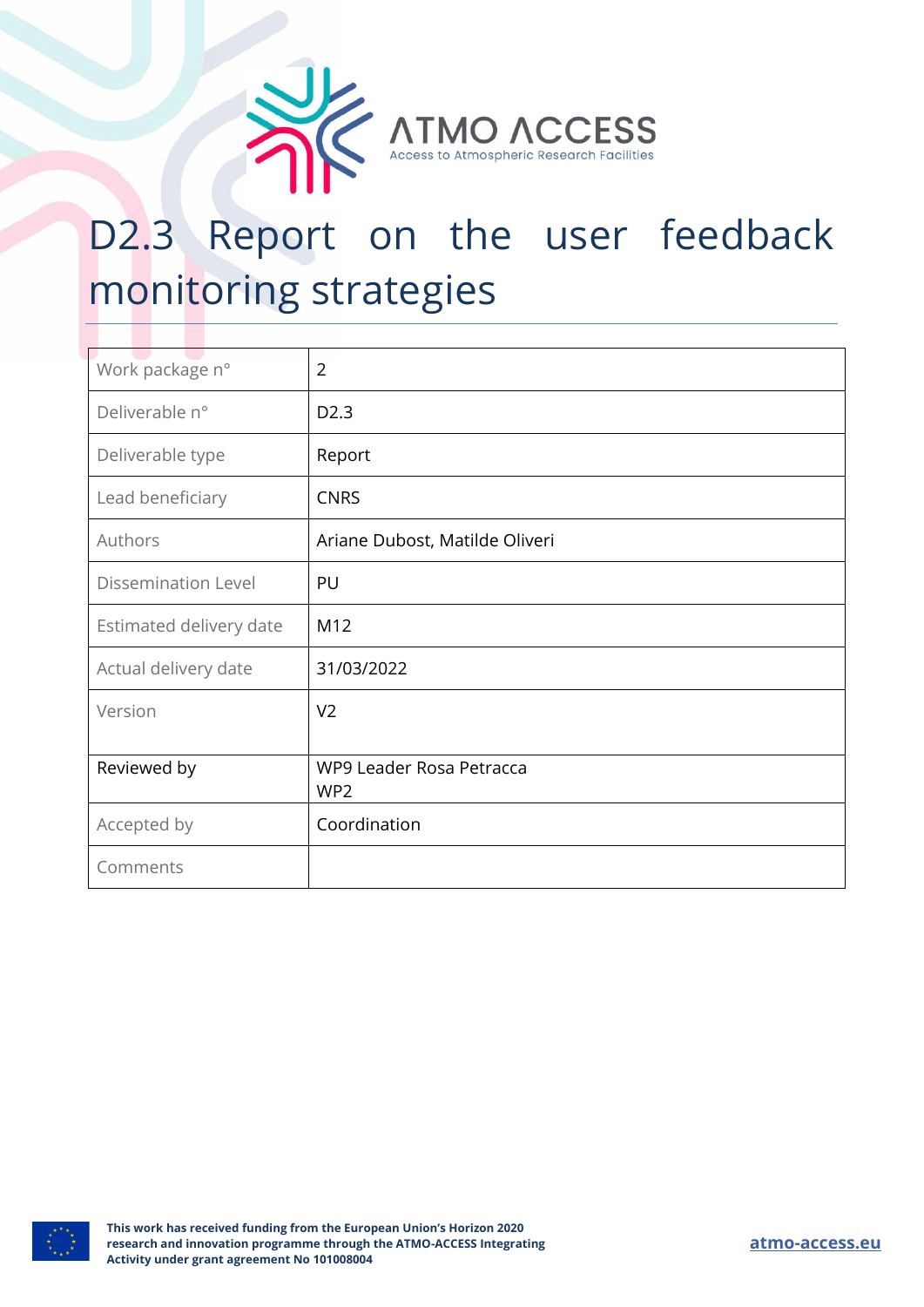

## **Table of Contents**

| 1. Description of deliverable D2.3                            | 3  |
|---------------------------------------------------------------|----|
| 2. Definition of user feedback                                | 3  |
| 3. Organisation of user feedback collection in other projects | 5  |
| 3.1 User Feedback in the RIs participating to ATMO-ACCESS     | 5  |
| 3.2 Insights from other RIs                                   | 5  |
| 3.2.1 Instruct ERIC                                           | 6  |
| 3.2.2 EMBRC                                                   | 6  |
| 3.2.3 ENVRIplus                                               | 7  |
| 4. ATMO-ACCESS user feedback collection and monitoring        |    |
| 5. Recommendations and conclusion                             | 10 |
| 6. Reference documents                                        |    |

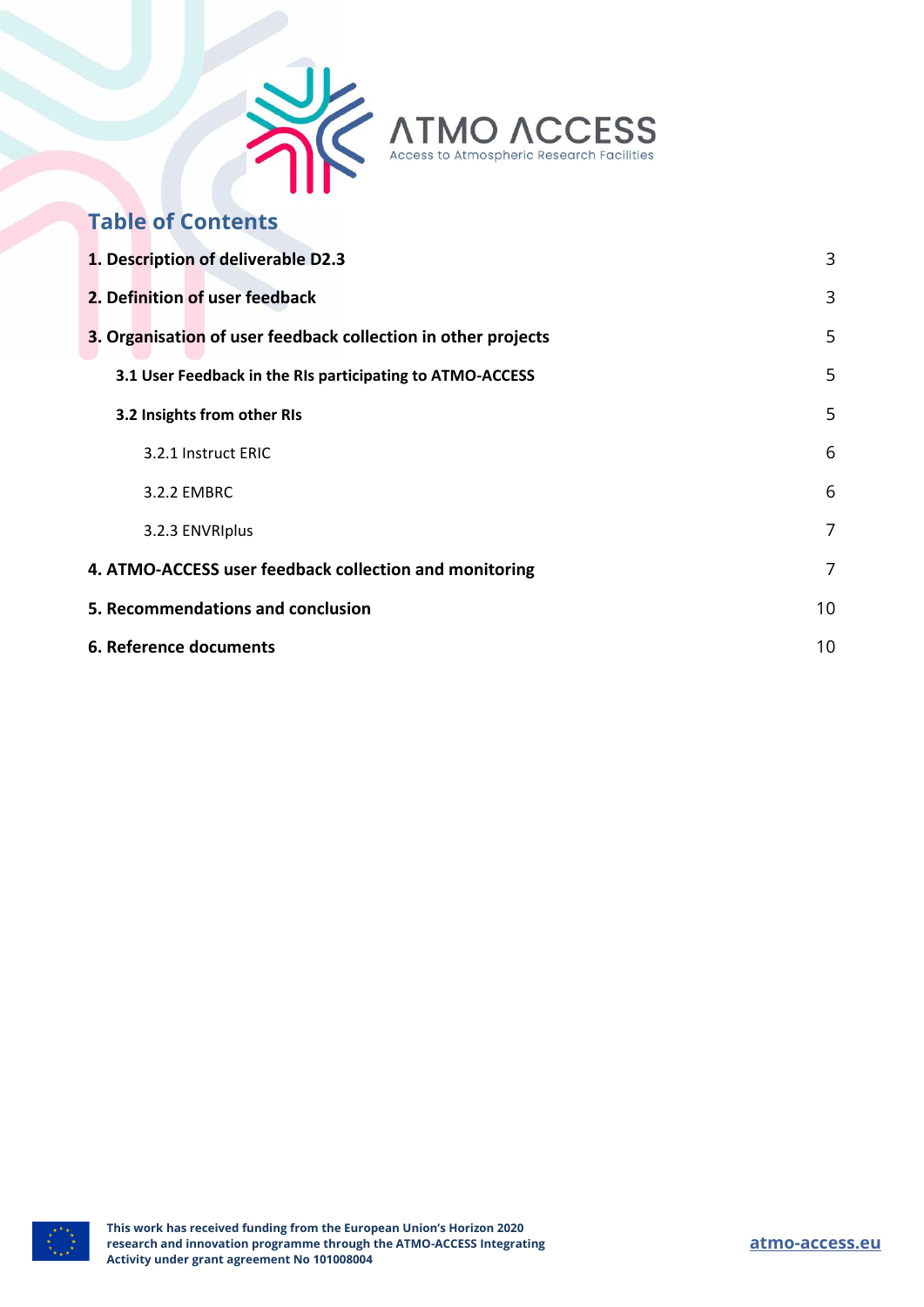

## <span id="page-2-0"></span>1. Description of deliverable D2.3

This report aims at analysing various user feedback monitoring strategies found relevant for the pilot access programme and including recommendations for user feedback processing. The document was prepared in the context of the activities of the ATMO-ACCESS INFRAIA project aiming at offering Sustainable Access to Atmospheric Research Facilities. In particular, Work Package 2's goal is to develop strategies to further engage different user communities (academia, public and private sector), by identifying their needs, establishing targeted communication of the access offered and evaluating the adequacy of ATMO-ACCESS. CNRS is in charge of Task 2.3 of this WP aiming Monitoring of feedback from the users of the pilot access.

This report will feed in MS2.3 "Recommendations for user feedback processing" which will help develop a coherent feedback processing strategy in close cooperation with WP9 and WP10.

# <span id="page-2-1"></span>2. Definition of user feedback

User feedback consists of information collected directly from users about their reactions to a service or an experience. In the frame of ATMO-ACCESS, feedback will be collected from the users of the Transnational access (TNA) and Virtual access (VA) services. It will be used to regularly evaluate the performance and success of the offered pilot access calls, monitoring notably the level of satisfaction for the services accessed, the current access needs, easiness of the overall access system, the difficulties encountered, the level of raising awareness, and the success rate. Regular analyses and proper processing of the user feedback related to the offered access shall be an input for the development of user strategies and tailored user services (see Figure 2-1).



*Figure 2-1: Illustration of the ATMO-ACCESS TNA programme implementation.*

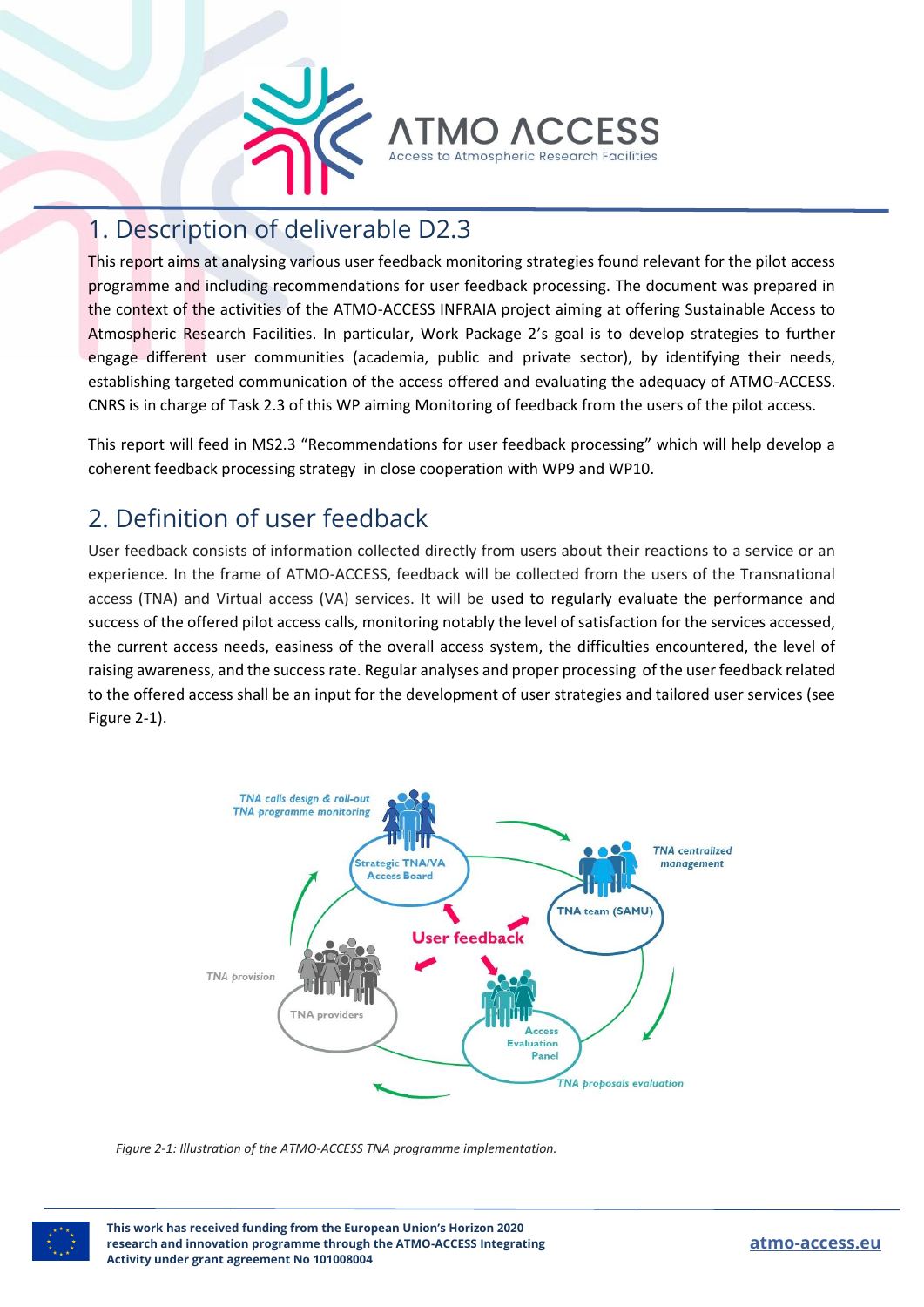

Recommendations will be executed by all the actors involved in the TNA implementation as detailed in Table 2-1 below :

- Strategic TNA and VA Board will use the feedback to design future calls
- TNA Team will improve service management where applicable.
- The evaluation process could be updated if found relevant by users and supported by the Strategic TNA Board and the TNA Team
- TNA providers will be informed of the feedback given by users, especially for follow up where relevant
- WP2 Team to communicate efficiently calls and modalities to users

#### *Table 2-1: Description of the use of the information collected by actor type*

| <b>Actors</b><br>involved                                       | <b>Role in the project</b>                                                                     | <b>Use of information collected</b>                   |
|-----------------------------------------------------------------|------------------------------------------------------------------------------------------------|-------------------------------------------------------|
| <b>Strategic</b><br><b>TNA/VA Access</b><br><b>Board (STVB)</b> | The Board decides on the<br>nature, scope and scheduling of<br>the calls.                      | Design future calls and adapt modalities if necessary |
| <b>TNA</b> team<br>(SAMU)                                       | WP9 TNA management team,<br>in charge of managing the<br>overall TNA process.                  | Improve TNA management process where applicable       |
| <b>Access</b><br><b>Evaluation Panel</b>                        | Large panel of mainly<br>independent experts mobilized<br>for reviewing TNA applications       | Adjust to review timeline and content where necessary |
| <b>TNA providers</b>                                            | Facilities/installations<br>managers responsible for<br>serving the users selected for<br>TNA. | Adapt onsite support where applicable                 |
| <b>WP2 Team</b>                                                 | Communications officers of the<br>3 RIs                                                        | Insights on communication effectiveness               |

User feedback can be collected via different means such as:

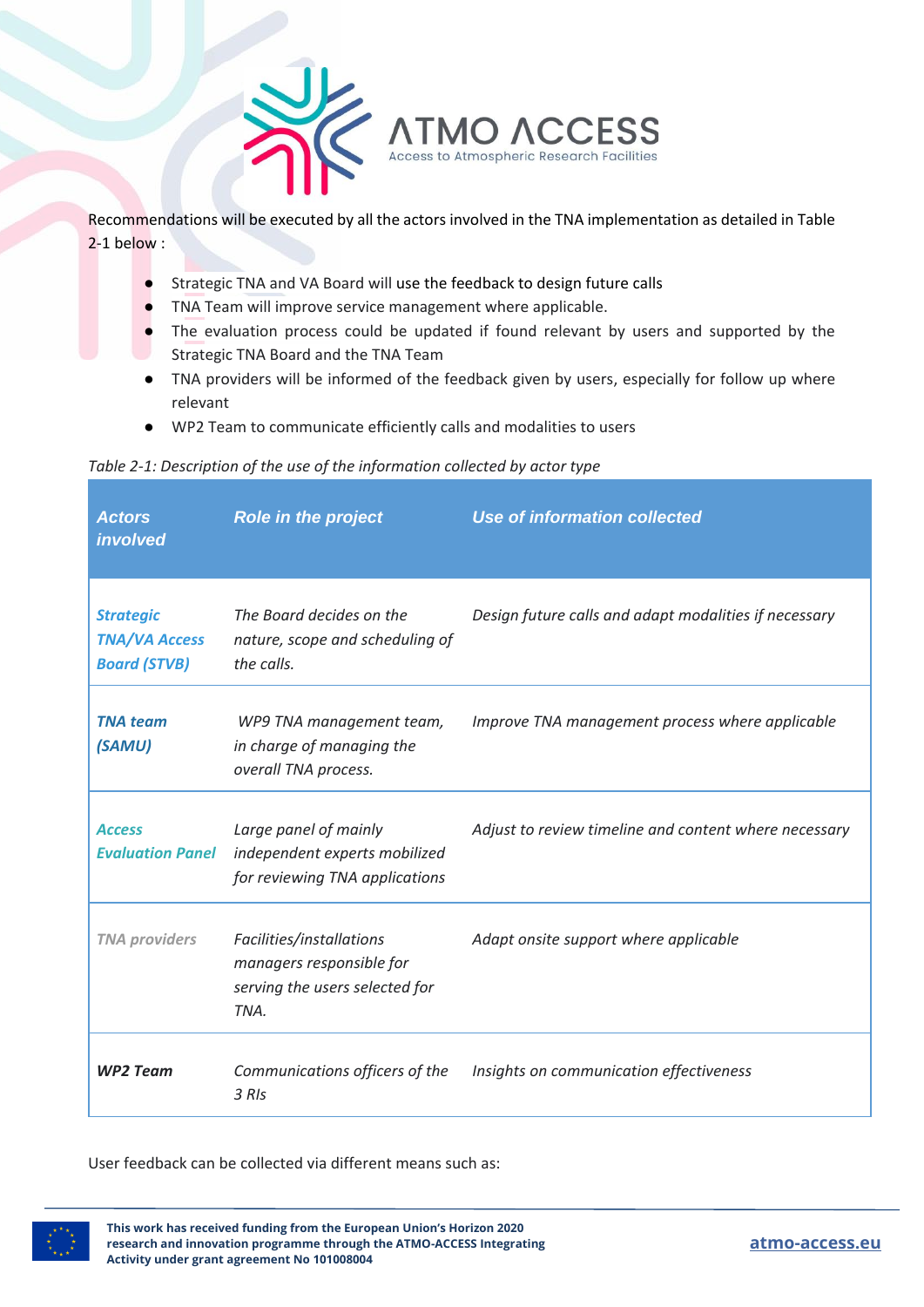

- User feedback questionnaire: this option is the easiest to implement in the project and consists of an online form to be filled in by TNA users 3 weeks after access completion<sup>1</sup>. The answer to the feedback questionnaire is part of the mandatory TNA post access documentation for getting TNA Travel and subsistence expenses reimbursed.
- User feedback workshops: workshop gathering users following the completion of TNA visits could also be envisaged. The users could present the outcome of their research project, share their experiences and propose improvements. Such workshops could be organized around a specific theme in a virtual or hybrid format. Users could also be invited to share experiences during the project annual meeting.
- Success stories: collection of success stories from satisfied users showcasing their testimony in a few sentences is also an interesting way of showcasing the benefit of access.

# <span id="page-4-0"></span>3. Organisation of user feedback collection in other projects

## <span id="page-4-1"></span>3.1 User Feedback in the RIs participating to ATMO-ACCESS

User feedback questionnaires were not distributed after access completion in most of the past projects on which ATMO-ACCESS is building upon. Indeed, in ACTRIS FP7 and ACTRIS-2 users had to fill in a questionnaire after access completion but on factual data (such as number of users, number of access days, number of instruments etc). The user experience was not assessed, and no free text comment box was added to the form.

EUROCHAMP-2 and EUROCHAMP-2020 projects had a similar functioning, collecting factual information from users, such as resumes of the scientific content of TNA projects, their potential future impact and their dissemination plans. No focus was given on collecting feedback from users or access providers on the overall access experience.

In ACTRIS IMP TNA programme, the users' perspective is currently collected via a post-access feedback questionnaire (accessible online[: ACTRIS IMP User Feedback Questionnaire\).](https://docs.google.com/forms/d/e/1FAIpQLSf8uoRg8wuQ6HaneG1YHo12xLmWRHSIBFXc92Sy4Z3SdoxnhQ/viewform) The answer to the questionnaire is part of the compulsory post-access documentation and is compulsory for the users to get reimbursed for Travel and subsistence. The questionnaire consists of questions on the access conditions, quality and experience to improve and facilitate the access process for the users. This feedback collection is crucial to adapt the services offered to the users' needs and the overall access experience.

## <span id="page-4-2"></span>3.2 Insights from other RIs

In order to get further insights on user feedback collection, the representatives of RIs involved in ATMO-ACCESS Scientific Advisory Board (SAB) or in past infrastructure cluster projects were contacted, to share their experiences and best practices. The outcomes of such interviews are detailed in the paragraphs below.

<sup>&</sup>lt;sup>1</sup> As described in ATMO-ACCESS MS40: <u>[Description of application, review and selection process for TNA to ATMO-ACCESS facilities](https://www7.obs-mip.fr/wp-content-aeris/uploads/sites/82/2021/10/ATMO_ACCESS_WP9_Milestone40.pdf)</u>

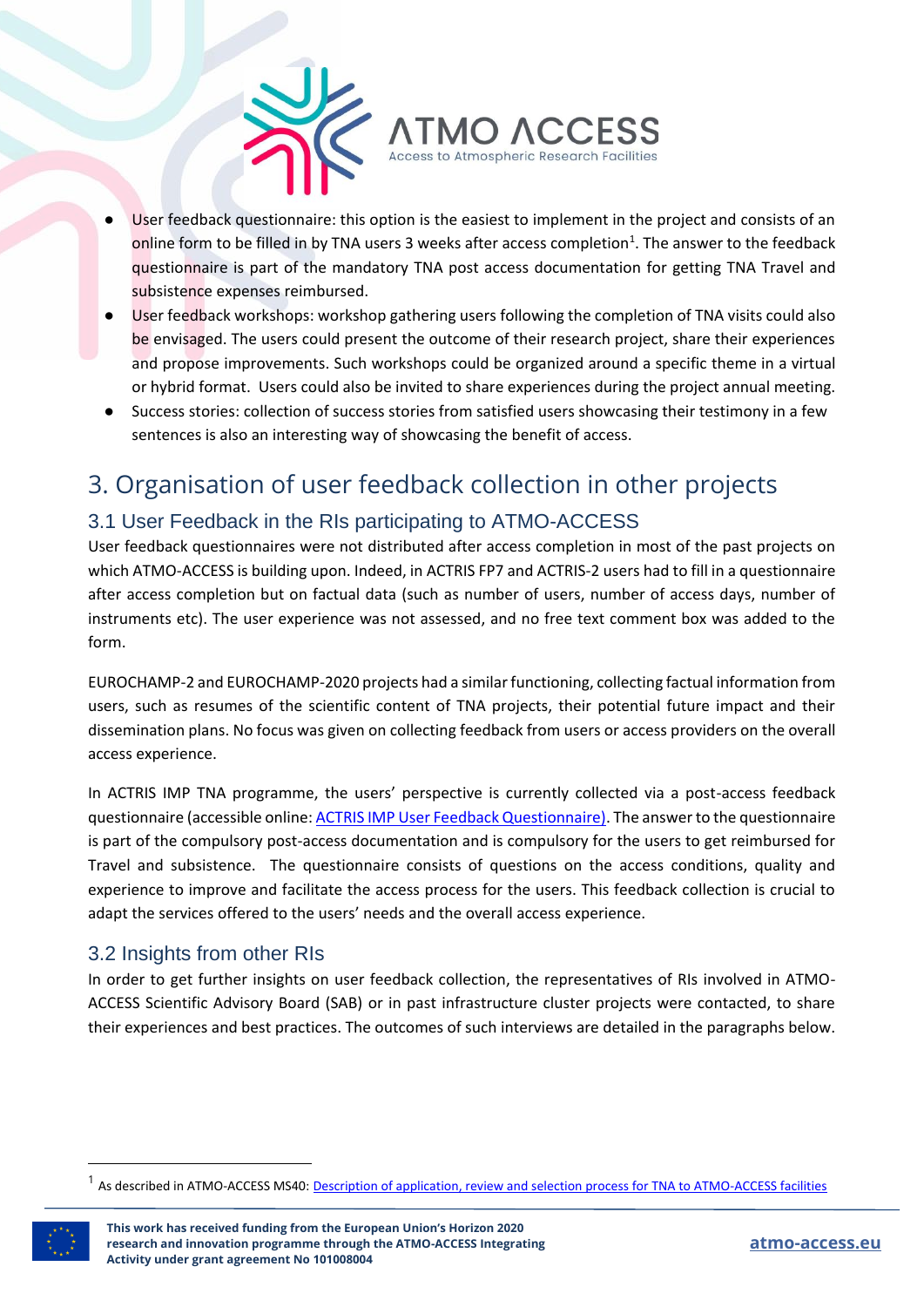

### <span id="page-5-0"></span>3.2.1 Instruct ERIC

Instruct-ERIC [\(https://instruct-eric.eu/\)](https://instruct-eric.eu/) is a pan-European research infrastructure in structural biology, making high-end technologies and methods available to European researchers, with the aim to promote innovation in biomedical science.

In Instruct ERIC, all TNA proposals are managed using an online system call, "ARIA", that manages applications from submission to completion, including feedback. Once the research visit or remote access has been indicated as completed by the facility access provider, the system sends an automatic email requesting feedback to both the **facility access provider and the user**. The email has a link to the online system, and it lands on a questionnaire. The feedback is also reachable at the user and facility dashboard. Reimbursement of costs requires both forms to be filled. In addition, an ARIA user group for feedback on the system was also put in place.

User feedback is included in an access report, which is analysed three times per year by the access committee. The management team also uses the feedback to identify issues that need correcting.

Success stories and scientific highlights are collected on the RI website and promoted through social media (see [https://instruct-eric.eu/scientifichighlights/\)](https://instruct-eric.eu/scientifichighlights/). Stories are selected when highlighted by the facilities, according to the topic (COVID19, cancer) and the technology development.

## <span id="page-5-1"></span>3.2.2 EMBRC

The European Marine Biological Resource Centre (EMBRC, [https://embrc.eu/\)](https://embrc.eu/) is a European research infrastructure that provides researchers and companies with access to marine organisms and the facilities to study them, including experimental facilities and technological platforms.

In EMBRC, feedback is collected through two different channels:

- feedback from users of the TNA programme (of the ASSEMBLE Plus project) is collected according to the [standard EC survey.](https://ec.europa.eu/eusurvey/runner/RIsurveyUSERS) The form has been modified and integrates the EC survey into a custom survey in order to: a) collect the feedback directly to have direct access to the answers of TNA users and analyse the outcomes; b) to enrich the survey with more specific questions about the TNA programme. The TNA survey can be found at [this link.](https://docs.google.com/forms/d/e/1FAIpQLSe4sB94b80KIWseKHdtZDhE4nrjvc_SjwAlkW7eukWF_dvlmQ/viewform) For the TNA programme, the feedback questionnaire is mandatory for the users, in order for them to receive the reimbursement of the travel and accommodation expenses.
- the EMBRC feedback questionnaire is integrated in the management access system. A mirrored version is available at [this link.](https://docs.google.com/forms/d/181cKv7ZeIAoLtTvvY70Fah_svcZm5RXWXAJ-rDNU_xs/edit) For access to EMBRC services, the survey is not mandatory but it is still an integral part of our "access workflow". Despite the fact that reminders to fill the questionnaires are sometimes needed, users are generally keen to give their feedback, in particular when filling the "free comment" field. This is where most of the feedback is collected, not always caught with the standard previous questions.

In both cases, the feedback of the users is collected by the access officer at the Head Office. A discussion on the identified issues is raised during the meetings with the liaison officers (country representatives) to propose solutions.

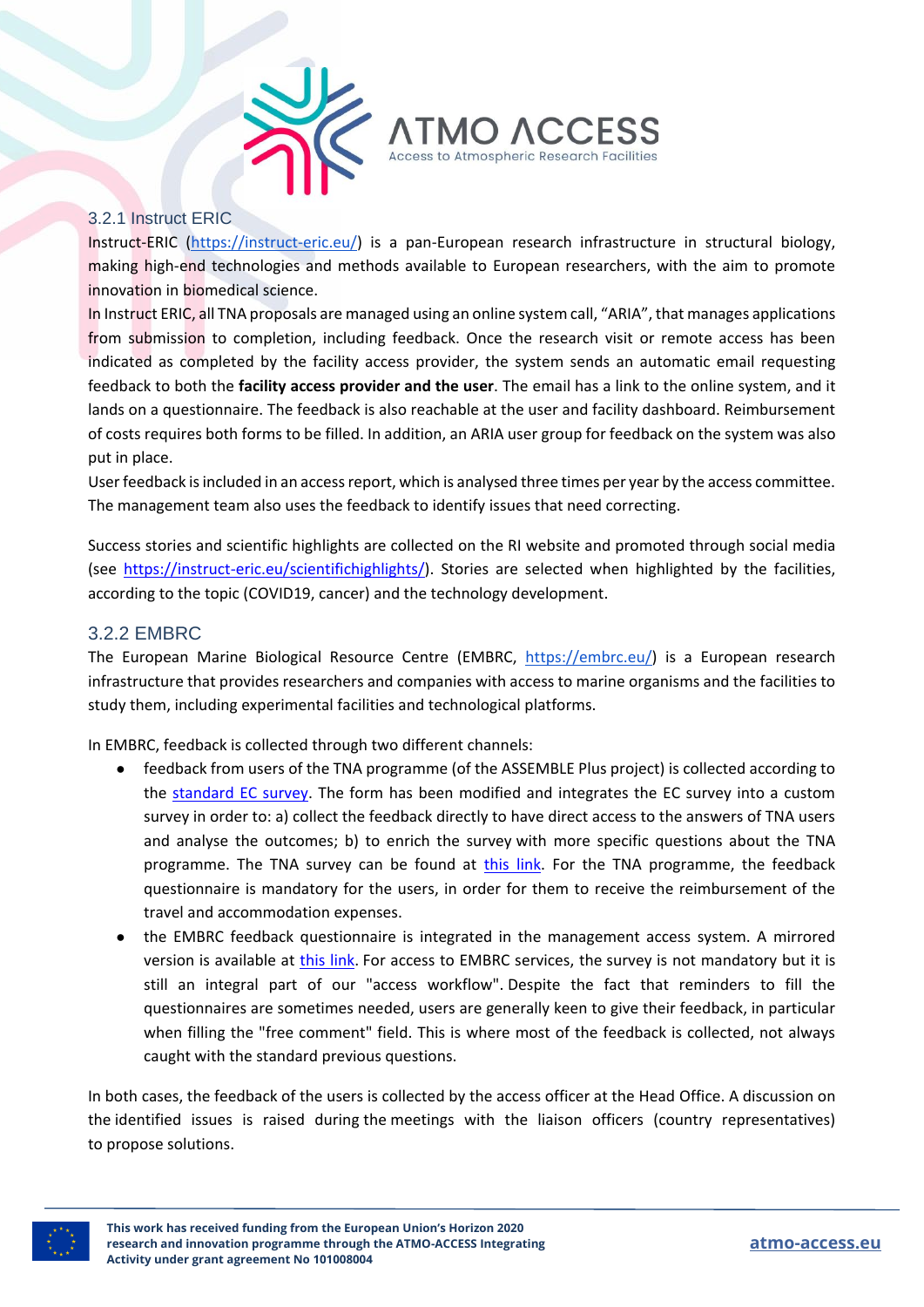

Regarding success stories, users who evaluate the "Overall appreciation of the services provided" as "good" or "very good" are contacted by access officers and are asked to send their feedback, inviting them to answer questions such as:

- What is the context of your research?
- Why did you apply to this call (if any)?
- What were the benefits/results of the access to the EMBRC services for your project?
- How was your experience as a user?

The access stories are featured on the webpages of the [ASSEMBLE Plus](http://www.assembleplus.eu/access/success-stories) and [EMBRC](https://embrc.eu/user-stories) websites.

#### <span id="page-6-0"></span>3.2.3 ENVRIplus

The ENVRIplus [\(https://www.envriplus.eu/\)](https://www.envriplus.eu/) TNA programme aimed at promoting physical access and use of multi instrumented observation platforms for multidisciplinary research. A feedback survey was sent to the ENVRIplus TNA users (accessible online at: [ENVRIplus Post Access Questionnaire\)](https://www.envriplus.eu/envriplus-post-access-questionnaire/). The questionnaire was used to investigate and analyze the user needs for interdisciplinary research and tailor the opportunities, fostering a bottom up approach. The short questionnaire consisting of 12 questions assessed user experience and needs. Furthermore, it aimed at improving the future implementation of access to world-class facilities among collaborating environmental research platforms based on the collected feedback. Users were also invited several times to ENVRI annual meetings (ENVRIweeks) or to the ENVRI communication booth at conferences like EGU, to present the results of their TNA and their experience as users. The outcome of the TNA pilot programme and feedback collected are detailed in ENVRIplus D11.4<sup>2</sup>.

## <span id="page-6-1"></span>4. ATMO-ACCESS user feedback collection and monitoring

In ATMO-ACCESS, a specific feedback process has been set up, mainly based on the experience from other related projects. The process is in its initial phase, and is flexible to evolve and adapt during the next few years. TNA users have to fill in th[e ATMO-ACCESS user feedback questionnaire](https://forms.gle/tgaH8qTtNketPVLB6) in a timely manner (usually no later than 3 weeks after access completion) as part of the post-access requirements before being eligible for reimbursement of travel and subsistence costs. At the moment (M12 of the project), the feedback questionnaire is done via an online form. In the future it will be integrated to the PASS access management platform, with automatic reminders that could be sent to the TNA users. In PASS, the user feedback will most likely be coupled to the final activity report in the last phase of the access process

The questionnaire is built on different sections: general information, communications and interest of TNA to support the project, feedback on access services (rating and free text comments), feedback on facilities services (rating and free text comments), general access process assessment and a final section devoted to the TNA Carbon Footprint assessment<sup>3</sup>.

<sup>&</sup>lt;sup>2</sup> ENVRIplus <u>Deliverable 11.4</u>

 $^3$  For more information on ATMO-ACCESS TNA footprint assessment,see ATMO-ACCESS  $\underline{\mathsf{MS}}$  56.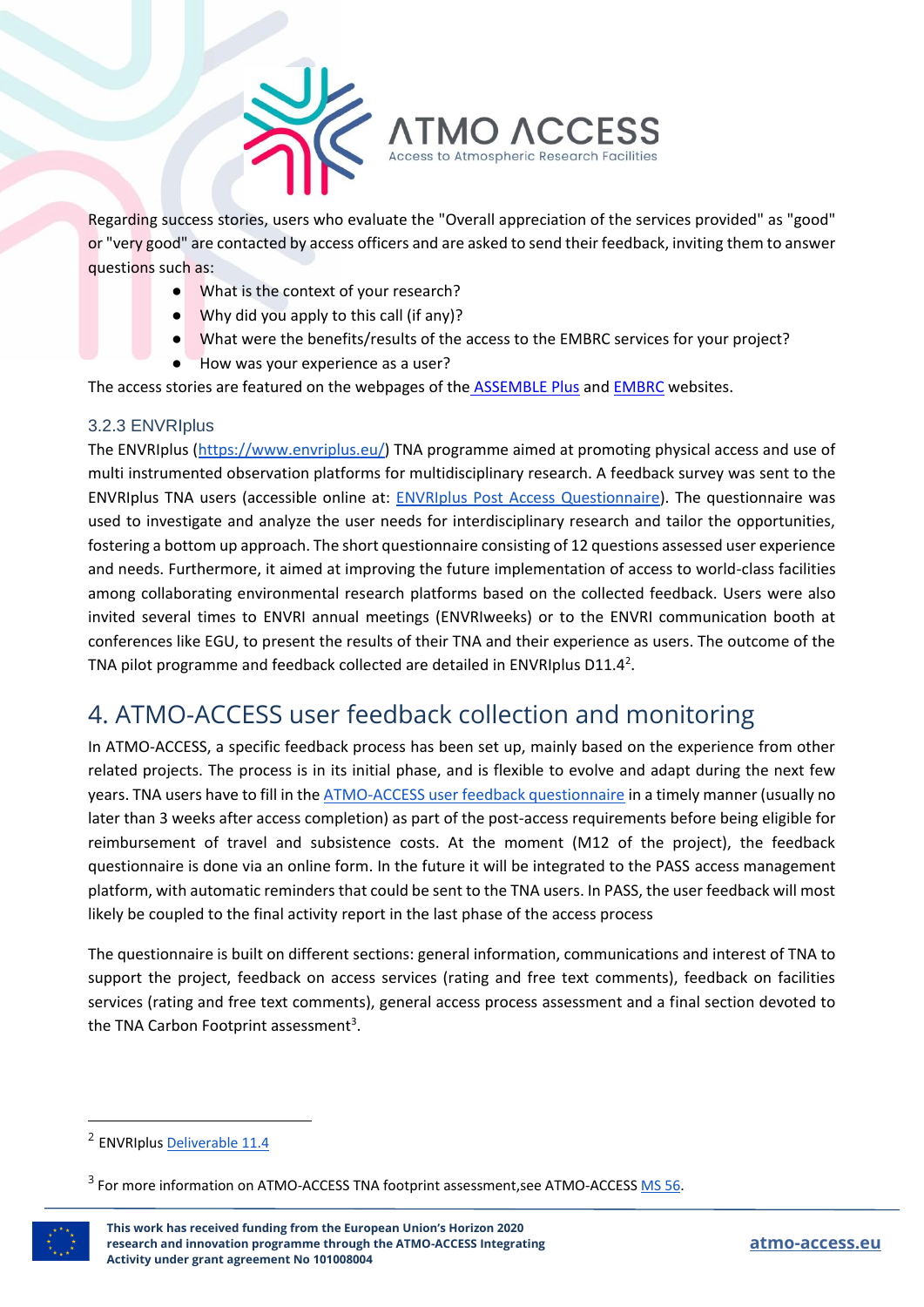

Table 4-1 below summarizes the information collected in the questionnaire and how it could be useful to the ATMO-ACCESS TNA actors.

*Table 4-1: Categories of information collected in the ATMO-ACCES questionnaire and their relevance to other actors.*

| <b>Category</b>                   | <b>Item</b>                               | <b>Description</b>                                                            | <b>Actors interested in the feedback</b>                                                    |
|-----------------------------------|-------------------------------------------|-------------------------------------------------------------------------------|---------------------------------------------------------------------------------------------|
| <b>Advertisement</b><br>and calls | <b>Call information &amp;</b><br>Outreach | How users are informed<br>of the call                                         | WP2, to adapt communication<br>strategies to attract "new" users,<br>different communities  |
|                                   |                                           |                                                                               | <b>Strategic TNA/VA Access Board</b><br>(STVB), to adapt the strategy of<br>future calls    |
|                                   |                                           |                                                                               | Access providers from single<br>facilities                                                  |
|                                   | <b>Practical information</b>              | documentation, FAQs,                                                          | WP2, to improve the way key<br>messages are shared                                          |
| <b>Access services</b>            | <b>Application forms</b><br>format        | length, information<br>required, easiness                                     | TNA management team (SAMU),<br>to improve the application<br>documentation                  |
|                                   | <b>Importance of TNA</b><br>funding       | importance of TNA<br>funding in the<br>realisation of the<br>research project | <b>Project Coordination, for</b><br>potential incentives in TNA calls<br>on specific topics |
|                                   |                                           |                                                                               | EC, to help evaluate the impact of<br>funding the TNA initiative                            |

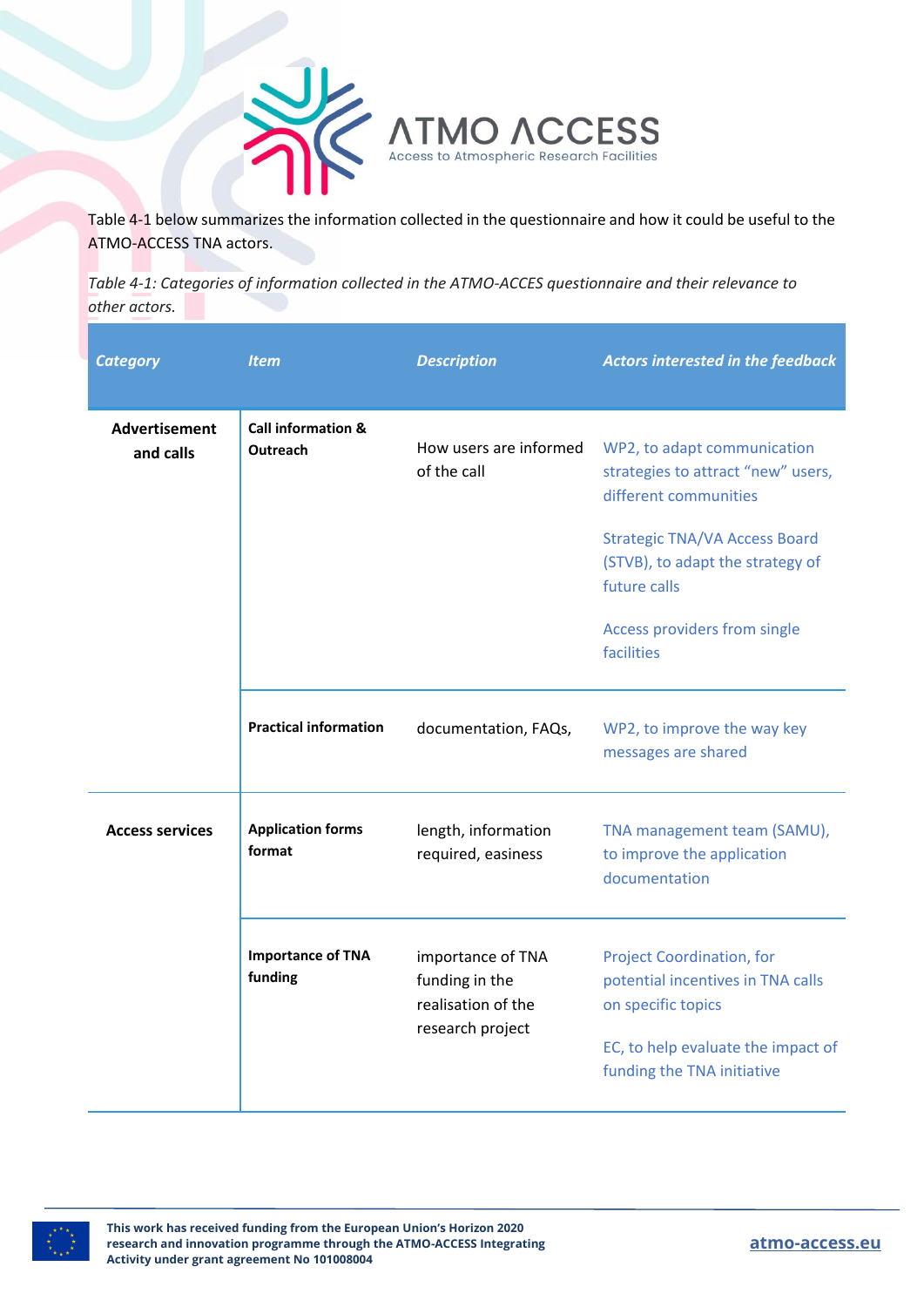



|                               | <b>Interactions between</b><br>users, SAMU and<br>providers        | Easiness and length of<br>the access process                               | TNA management team (SAMU),<br>to improve the application<br>documentation                                                   |
|-------------------------------|--------------------------------------------------------------------|----------------------------------------------------------------------------|------------------------------------------------------------------------------------------------------------------------------|
|                               | <b>Quantity of</b><br>post-access<br>documentation<br>required     | Easiness and length of<br>the access process                               | TNA management team (SAMU),<br>to improve the application<br>documentation<br>EC, to adapt the TNA required<br>documentation |
| <b>Facilities</b><br>services | Organisation of the<br>access, logistics/<br>administrative onsite | Easiness of the access<br>modalities for the user                          | Access providers from single<br>facilities, to improve the services<br>and on-site support offered                           |
|                               | <b>Scientific and technical</b><br>support during access           | Satisfaction on the<br>service offered at<br>facility                      | Access providers from single<br>facilities, to improve the services<br>and on-site support offered                           |
| <b>Overall process</b>        | Overall satisfaction                                               | Satisfaction on the TNA<br>offer and<br>implementation                     | All actors listed above                                                                                                      |
|                               | Benefits / new<br>discoveries                                      | Users' perception of the<br>added value<br>represented by the TNA<br>offer | All actors listed above<br>WP8, for general<br>recommendations at the project'<br>end                                        |
|                               | Lessons learnt,<br>improvements                                    | Suggestions                                                                | All actors listed above                                                                                                      |